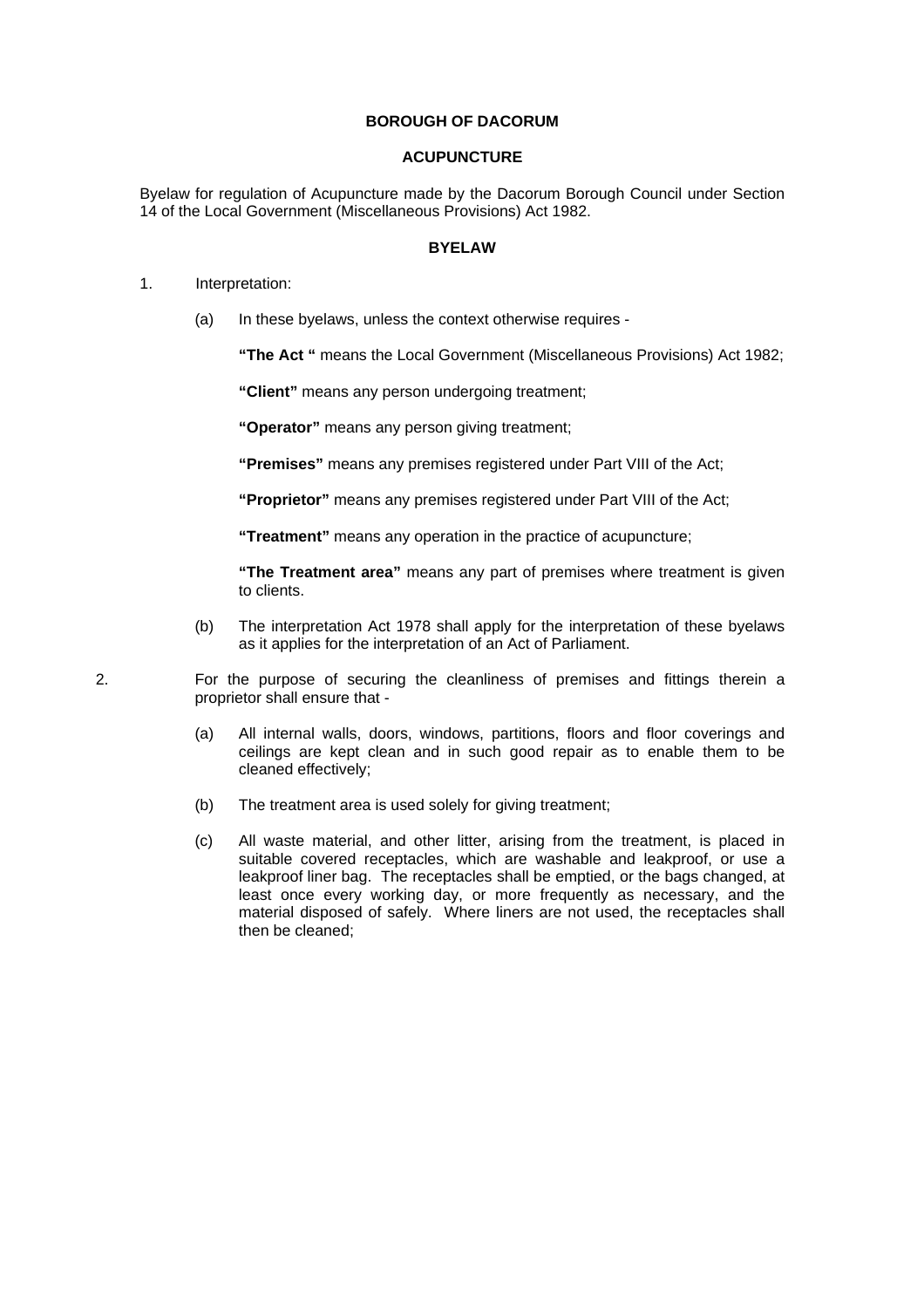- (c) All needles used in treatment are placed after use in separate covered and leakproof re-usable boxes, or disposable needle boxes designed for the purpose. When re-usable boxes are used they shall be emptied at least once every working day or more frequently as necessary, and the contents disposed or safely or sterilised for re-use, as appropriate. The box shall then be sterilised. Where needle boxes are used they shall be disposed of safely at suitable intervals;
- (d) All furniture and fittings in the premises are kept clean and in such good repair as to enable them to be cleaned effectively;
- (e) All tables, couches and seats used by clients in the treatment area and any surface on which the items specified in 3 (b) below are placed immediately prior to treatment, have a smooth impervious surface which is wiped down with a suitable disinfectant.
- (f) Where tables or couches are used, they shall be covered by a disposable paper sheet which shall be changed for each client;
- (g) A notice or notices reading "No Smoking" are prominently displayed within the treatment area.
- 3. For the purpose of securing the cleansing and, so far as is appropriate the sterilisation of instruments, materials and equipment used in connection with the treatment -
	- (a) An operator shall ensure that, before use in connection with treatment, any gown, wrap or other protective clothing, paper or other covering, towels cloth of other such articles used in the treatment -
		- (i) is clean and in good repair, and, so far as is appropriate, is sterile;
		- (ii) has not previously been used in connection with any other client unless it consists of a material which can be and has been adequately cleaned and, so far as is appropriate, sterilised;
	- (b) An operator shall ensure that any needle, metal instrument, or other item of equipment, used in treatment or for handling instruments and needles used in treatment, is in a sterile condition and kept sterile until it is used.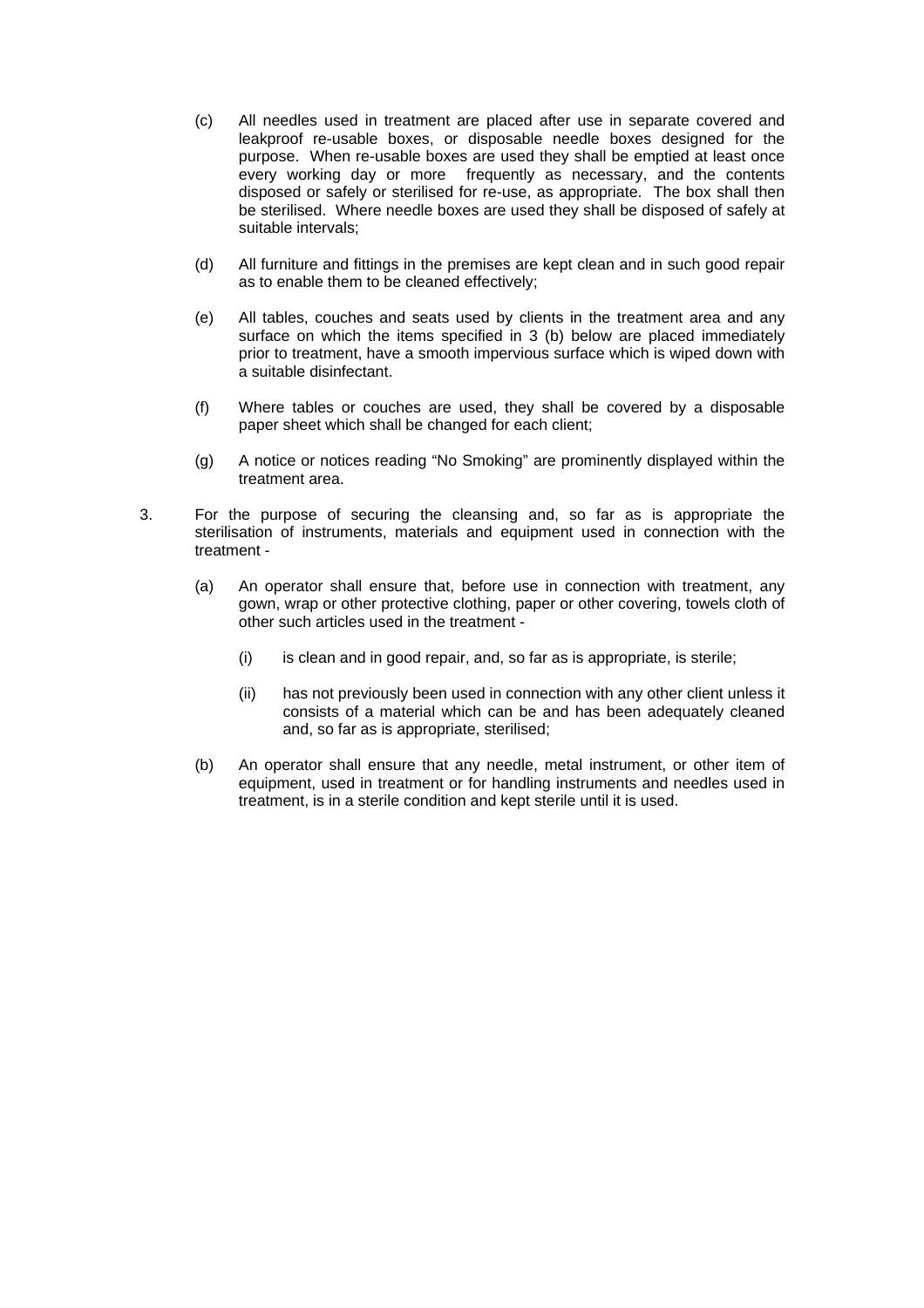- (c) A proprietor shall provide
	- (i) adequate facilities and equipment for the purpose of sterilisation (unless pre-sterilised items are used) and of cleansing, as required in pursuance of these byelaws;
	- (ii) sufficient and safe gad points and/or electrical socket outlets to enable compliance with these byelaws;
	- (iii) an adequate constant supply of clean hot and cold water readily available at all times on the premises;
	- (iv) adequate storage for all items mentioned in byelaw 3 (a) and (b) above, so that those items shall be properly stored in a clean and suitable place so as to avoid, as far as possible, the risk of contamination.
- 4. For the purpose of securing the cleanliness of operators
	- (a) An operator whilst giving treatment shall ensure that
		- (i) his hands and nails are clean, and nails kept short;
		- (ii) he is wearing clean and washable clothing, or alternatively a disposable covering that has not previously been used in connection with any other client;
		- (iii) he keeps any open boil, sore, cut or open wound on an exposed part of his body effectively covered by an impermeable dressing;
		- (iv) he does not smoke or consume food or drink;
	- (b) A proprietor shall provide:
		- (i) suitable and sufficient washing facilities for the sole use of operators, such facilities to have hot and cold water, sanitising soap or detergent, and a nail brush;
		- (ii) suitable and sufficient sanitary accommodation for operators.

THE COMMON SEAL of the DACORUM BOROUGH COUNCIL was hereunto affixed this 24th day of November 1983 in the presence of:

ANNE D. JANES Chairman

KEITH HUNT Chief Executive

The foregoing byelaws are hereby confirmed by the Secretary of State for Social Services on 19 March 1984 and shall come into operation on 1 May 1984.

A B BARTON Assistant Secretary Department of Health and Social Security